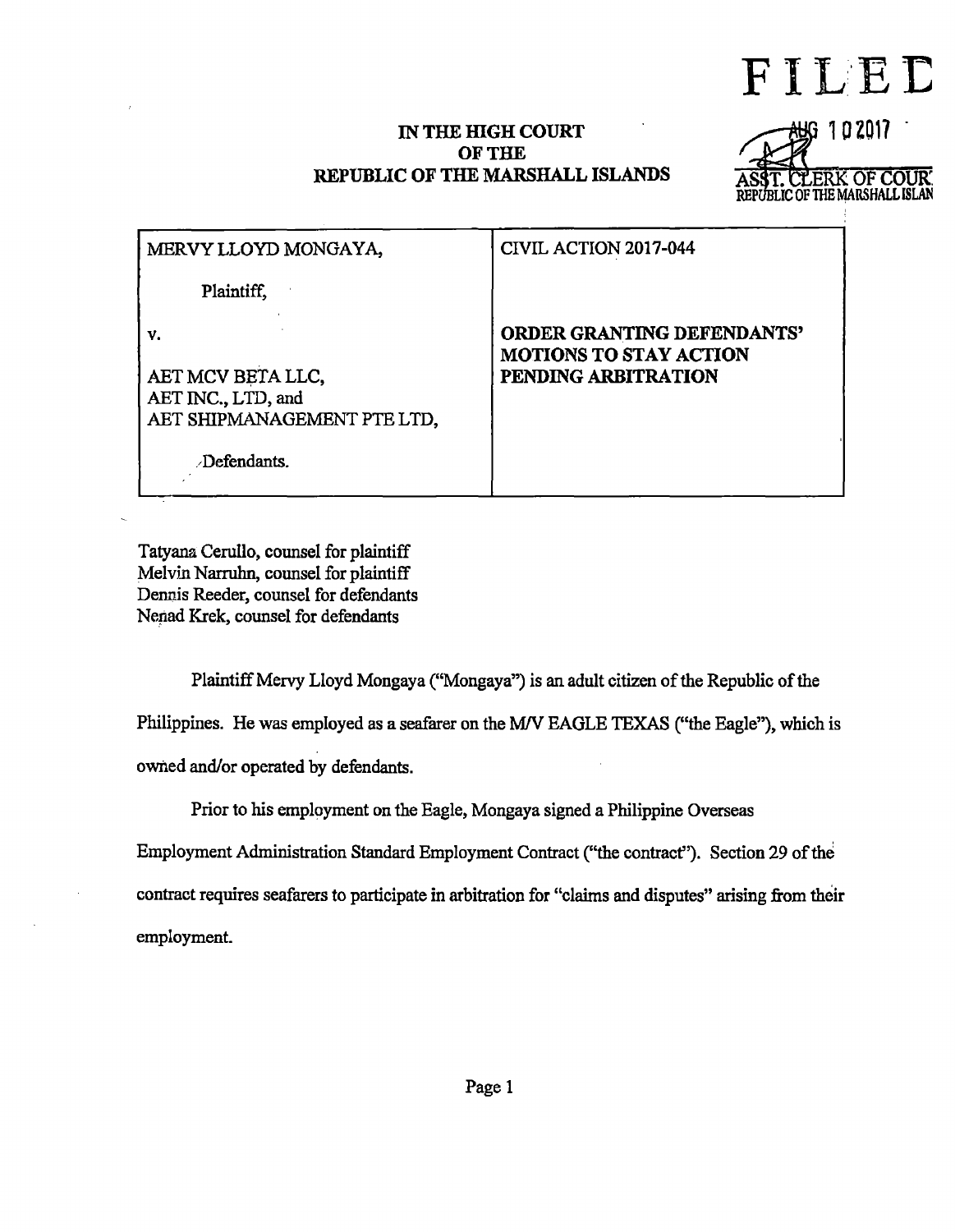In August 2016, Mongaya was severely injured while performing manual labor on the Eagle. At the time, the Eagle was anchored off the coast of Florida.

In March 2017, Mongaya filed this action seeking damages for his injuries without having first participated in arbitration. The defendants filed motions to stay this matter pending arbitration. Mongaya argues that the contract is null and void because it violates the laws of the Republic.

The Court has carefully reviewed and considered Mongaya's submissions and arguments. The Court does not find that the contract is contrary to the laws of the Republic, does not find any grounds upon which the contract should be revoked, does not find that the contract is null and void, does not find that the contract is inoperative, and does not find that the contract is incapable of being performed. To the contrary, the Court finds that the laws of the Republic actually *require* Mongaya to participate in arbitration before proceeding in the present matter.

30 MIRC §304 states:

A written agreement to submit to arbitration an existing controversy or a controversy arising after the agreement, *is* valid, enforceable and, except on such grounds that exist for the revocation of any contract, irrevocable.

30 MIRC §305(1) states:

Subject to Subsections (2) and (3) of this Section<sup>1</sup>, on the petition of a party to an arbitration agreement alleging that a party to the agreement refuses to arbitrate a controversy in accordance with the agreement, the High Court *shall* order the petitioner and the respondent to arbitrate the controversy, if it determines that a written agreement to arbitrate the controversy exists.

 $\pmb{1}$ Subsections (2) and (3) *allow, but do not require,* the Court to refuse to order arbitration under certain identified circumstances. The Court does not find any of those circumstances here.